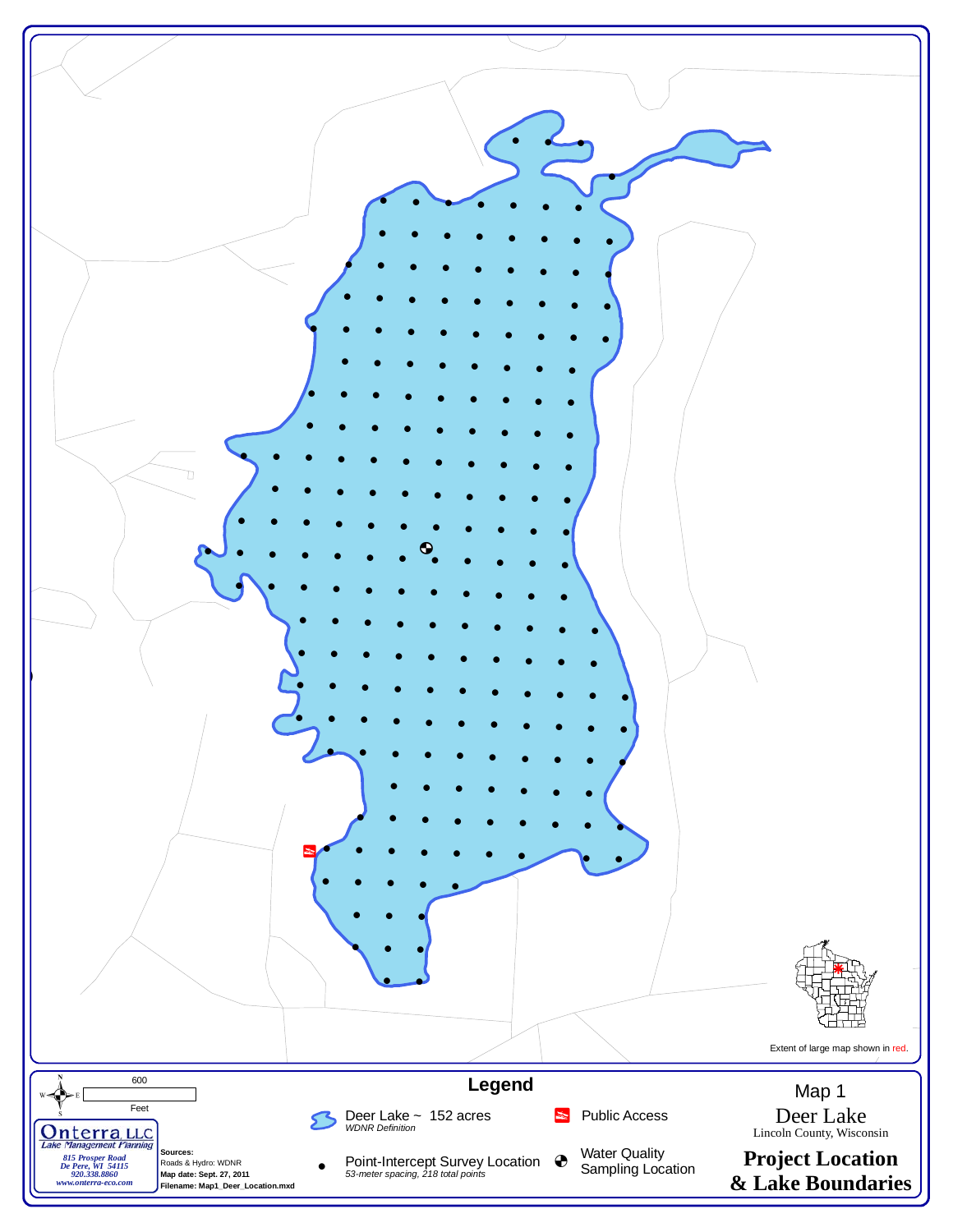**Map Date:** November 6, 2008



**Legend**





**Deer Lake Watershed and Land Cover types** Lincoln County, Wisconsin Map 2 550 Feet *De Pere, WI 54115 920.338.8860* **Lake Management Planning www.onterra-eco.com**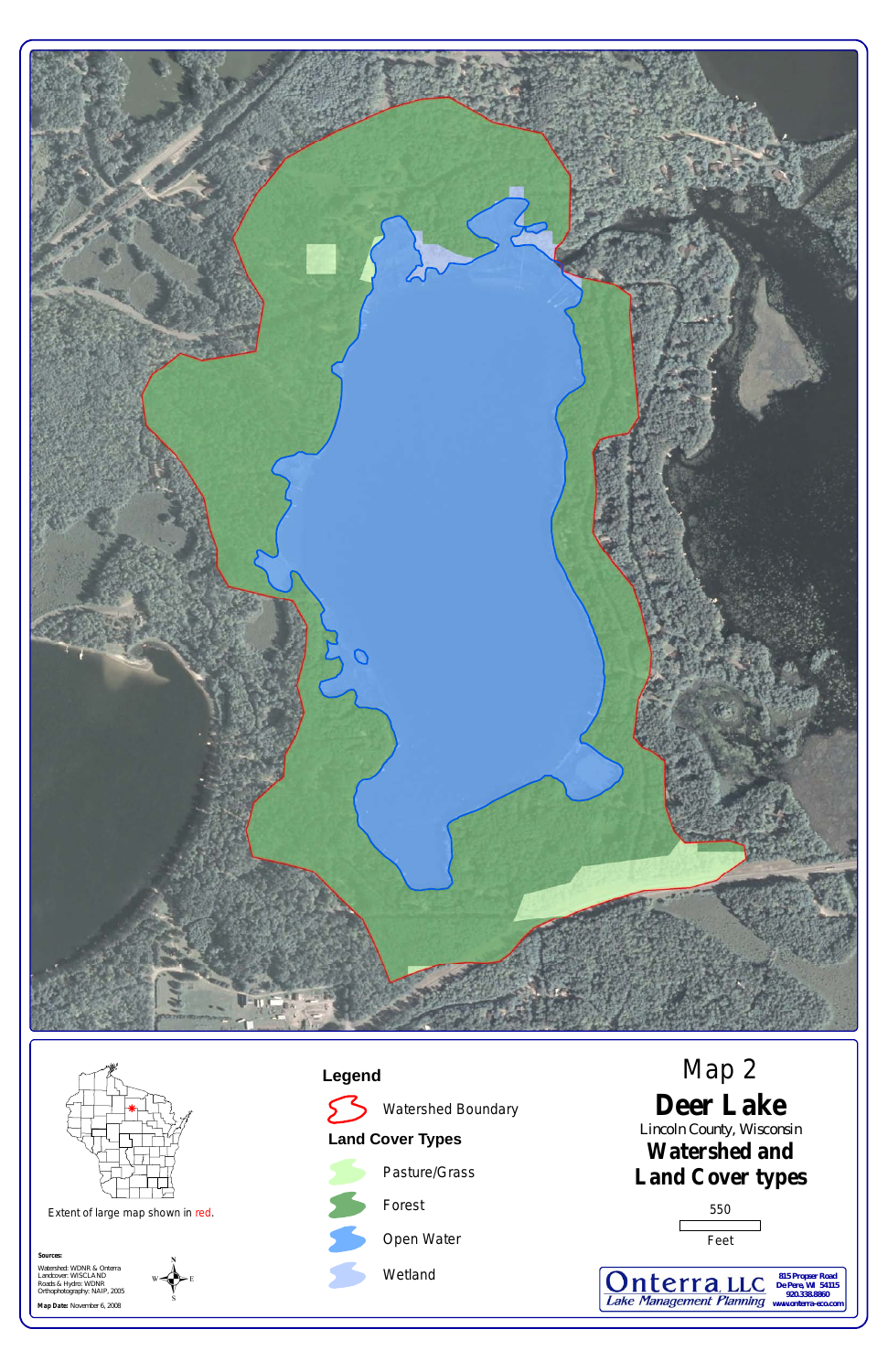

Roads & Hydro: WDNR Orthophotography: NAIP 2005 Aquatic Plant Survey: Onterra, 2008 **Map Date:** November 10, 2008

## **Aquatic Plant Communities**

# **Deer Lake** Map 3

Lincoln County, Wisconsin



**Lake Management Planning** www.onterra-eco.com

<u>Onterra LLC</u>

**Sources:**

### **Legend**

#### **Small Plant Communities**

- **•** Emergent
- **Eloating-leaf**
- **In Mixed floating-leaf & emergent**

#### **Large Plant Communities**





Mixed floating-leaf & emergent



Extent of large map shown in red.

 $W \left( \bigvee_{S}^{N} E \right)$ 

*815 Propser Road De Pere, WI 54115 920.338.8860*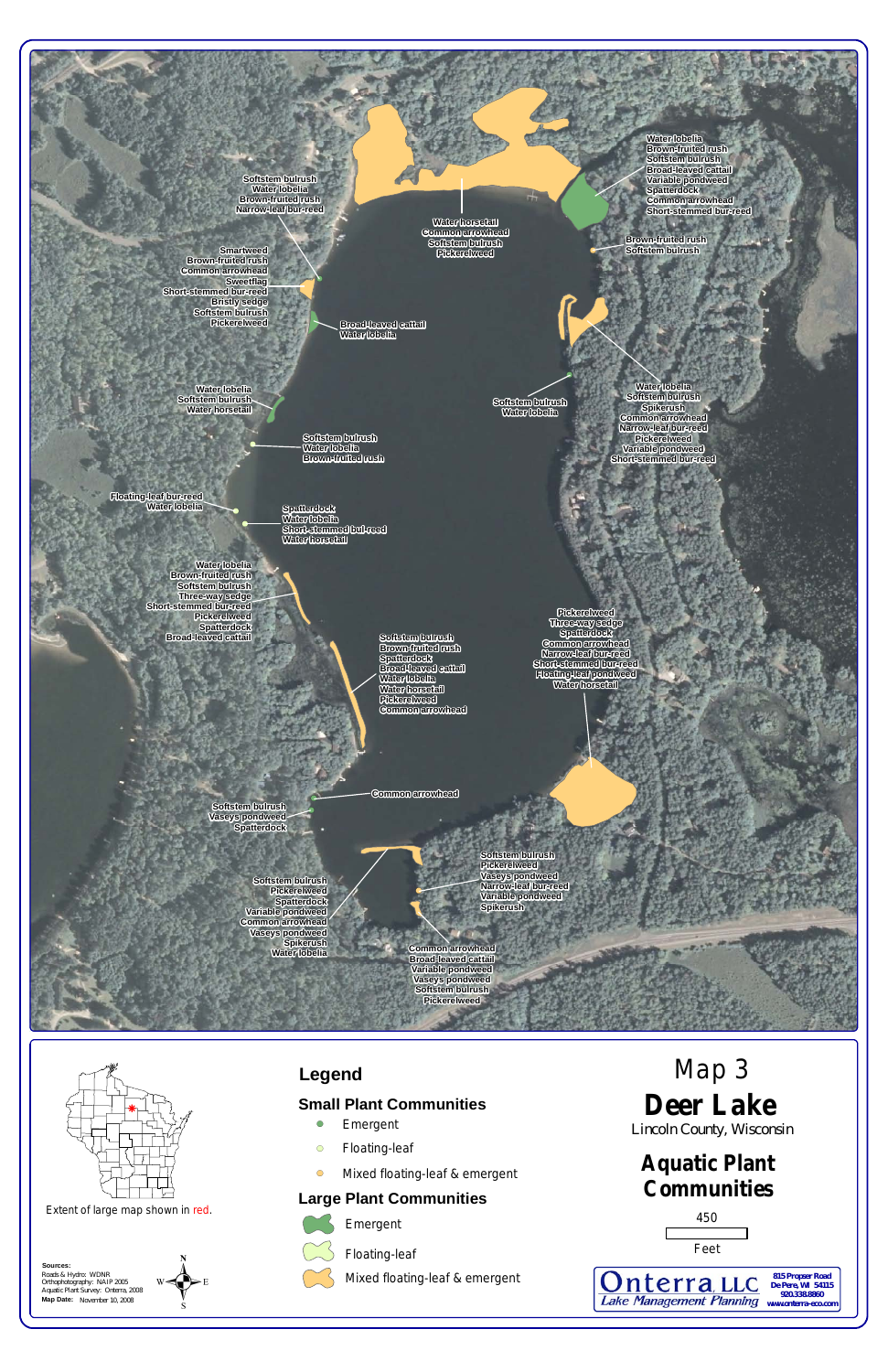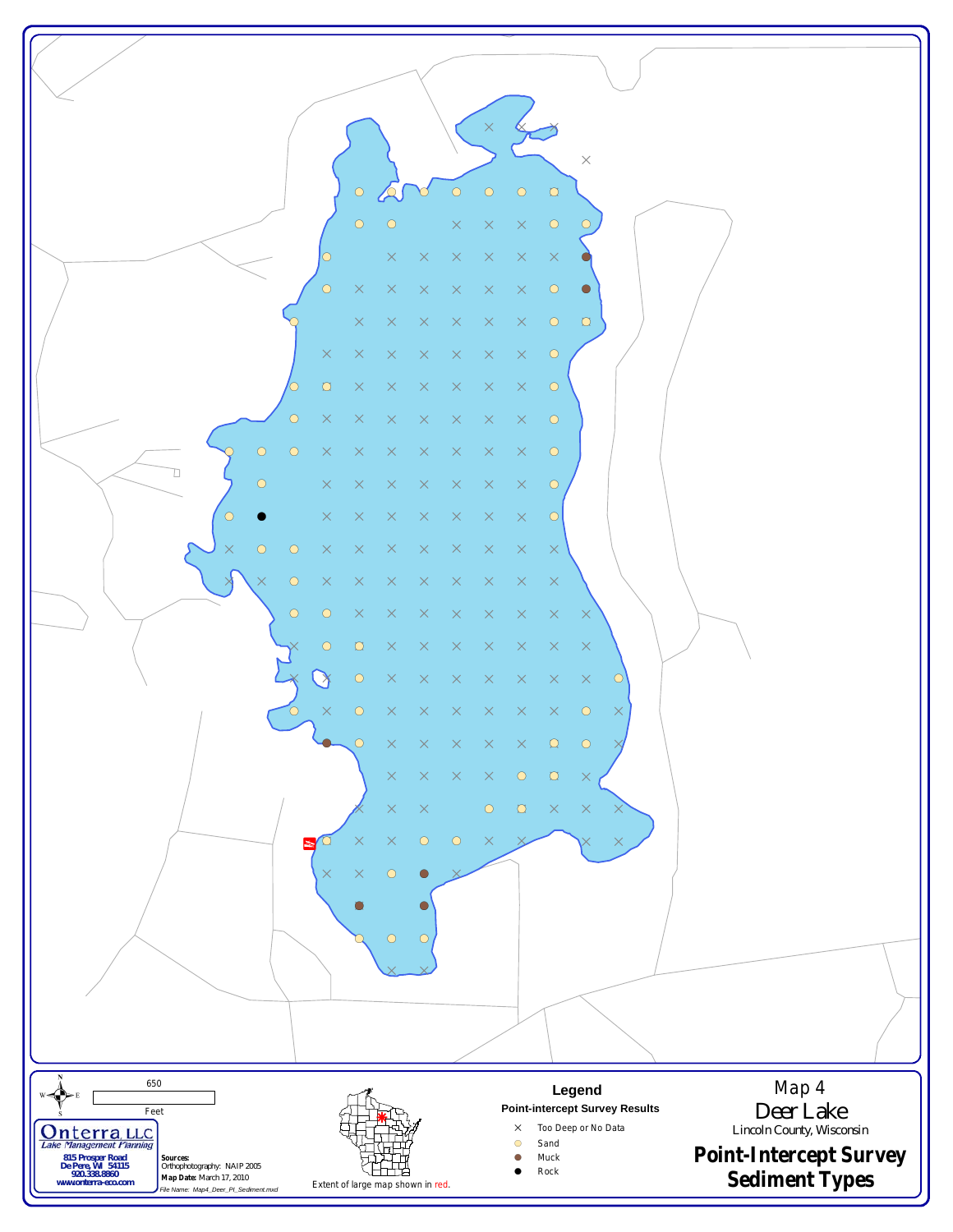